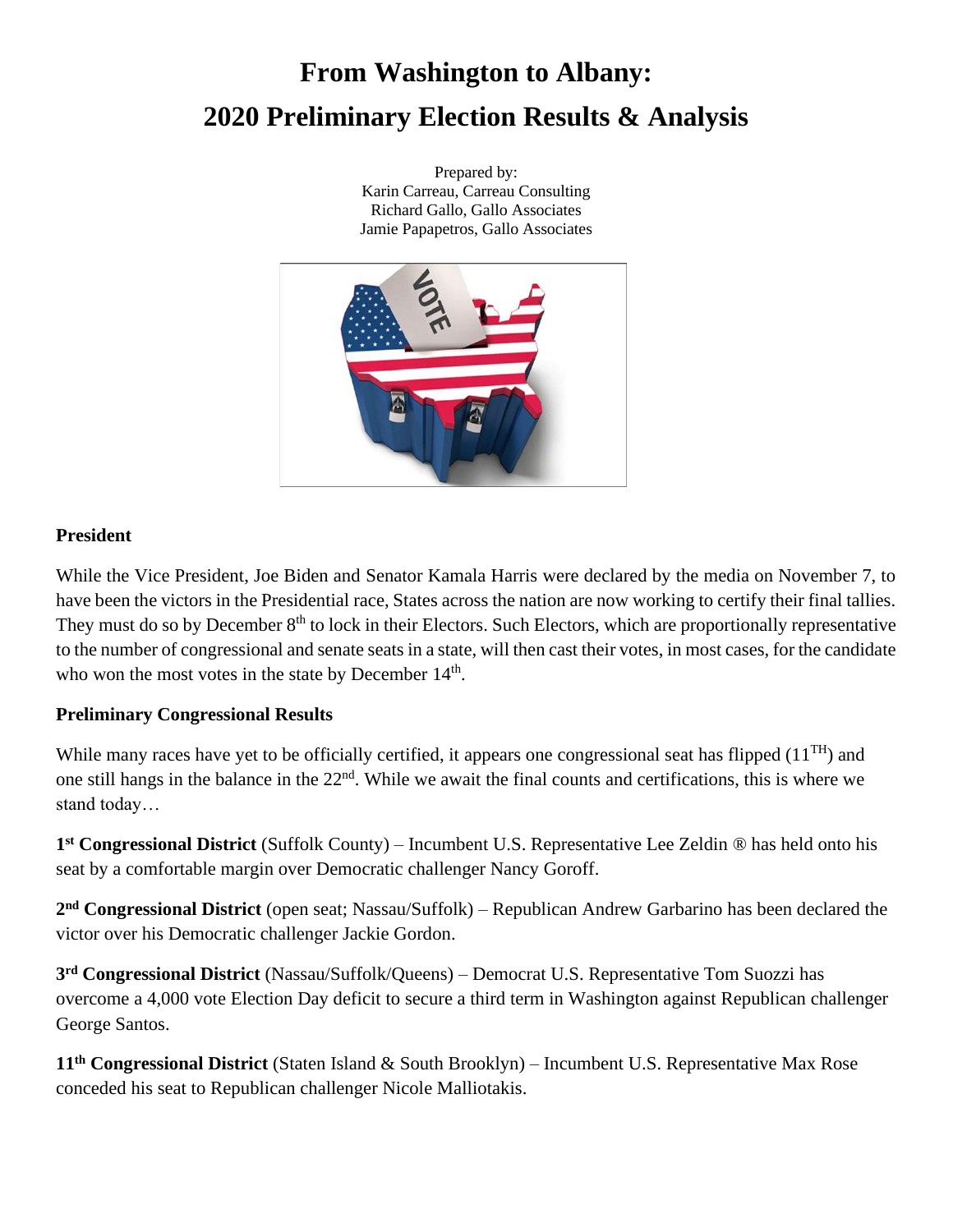**18th Congressional District** (Hudson Valley) – Incumbent U.S. Representative Sean Patrick Maloney (D) leads his Republican challenger Chele Farely with 51.4 percent of the vote. Absentee ballots were accepted until November  $10<sup>th</sup>$  and still being counted.

**19th Congressional District** (Upper Hudson Valley/Catskills) – Incumbent U.S. Representative Antonio Delgado appears to have held his seat for a second term as he leads his Republican challenger, Kyle Van Water, by over 16,000 votes.

**22nd Congressional District** (Oneida, Herkimer, Cortlandt & Madison) – Incumbent U.S. Representative Anthony Brindisi (D) is closing in on his Election Day deficit in a rematch against Republican challenger, Claudia Tenney. While he is still trailing Tenney, votes are still being counted - the final results of this race remain too close to call.

**24th Congressional District** [\(Cayuga,](https://statisticalatlas.com/county/New-York/Cayuga-County/Overview) [Onondaga,](https://statisticalatlas.com/county/New-York/Onondaga-County/Overview) [Oswego,](https://statisticalatlas.com/county/New-York/Oswego-County/Overview) [Wayne\)](https://statisticalatlas.com/county/New-York/Wayne-County/Overview) – Incumbent U.S. Representative John Katko (R) has fended off his 2018 Democratic challenger, Dana Balter.

## **Preliminary Senate Results**

Senate Democrats headed into the 2020 election cycle with control of 40 of the 63 seats in the chamber with an eye toward picking up two more seats to obtain a veto proof majority (still in play). Given the record number of votes cast by mail, calling many races based on Election Day tallies proved impossible. As the counting continues in several races, the November 18th landscape appears to give the Democrats 41 seats, with another victory likely.

**· 3 rd Senate District (Suffolk)** – *Republicans likely flip* -- Freshman incumbent Senator Monica Martinez (D) is trailing Republican challenger Republican challenger Alexis Weik. Unofficial results have Weik leading Senator Martinez with 57% of the vote. Press reports indicate there are more than 20,000 absentee ballots to be counted. As of 11/18/20 – no press reports on the how many absentee ballots have been counted but it appears to be a tall order for Martinez to come back from election night deficit.

**· 5 th Senate District (Nassau/Suffolk)** – *Democrats Maintain* -- Freshman incumbent Senator James Gaughran (D) trailed his Republican challenger, Ed Smyth, on election night by 13,844 votes. Press reports indicate there were 43,903 absentee ballots to be counted of which 21,322 were from Democrats, 9,417 from Republicans and 11,185 from voters not enrolled in either party. After the county of ballots from Nassau County, the Republican challenger's lead shrank to just over 4,000 votes. As of yesterday (Tuesday, November 17), there are 15,000 ballots from Suffolk County left to be counted. A spokesperson for Senator Gaughran said, "While the ballots are overwhelmingly trending Democratic, our democracy demands every ballot be counted. I'm confident that this full count will favor Senator Gaughran." **Breaking News:** New York Democratic Chairman Jay Jacobs along with Senate Deputy Majority Leader Michael Gianaris holding noon press conference today to declare victory for Senator Gaughran.

**· 6 th Senate District (Nassau)** -- *Democrats Maintain* – Although Freshman incumbent Senator Kevin Thomas (D) trailed his Republican challenger Dennis Dunne on election night, the counting of absentee ballots has Senator Thomas over the top. Senator Thomas has declared victory.

· **22nd Senate District (Kings)** – *Democrats Maintain*-- While Freshman incumbent Senator Andrew Gounardes (D) trailed his Republican challenger, Vito Bruno, on election night by more than 5,000 votes he was declared the victor last evening as he pulled ahead by 2,500 votes.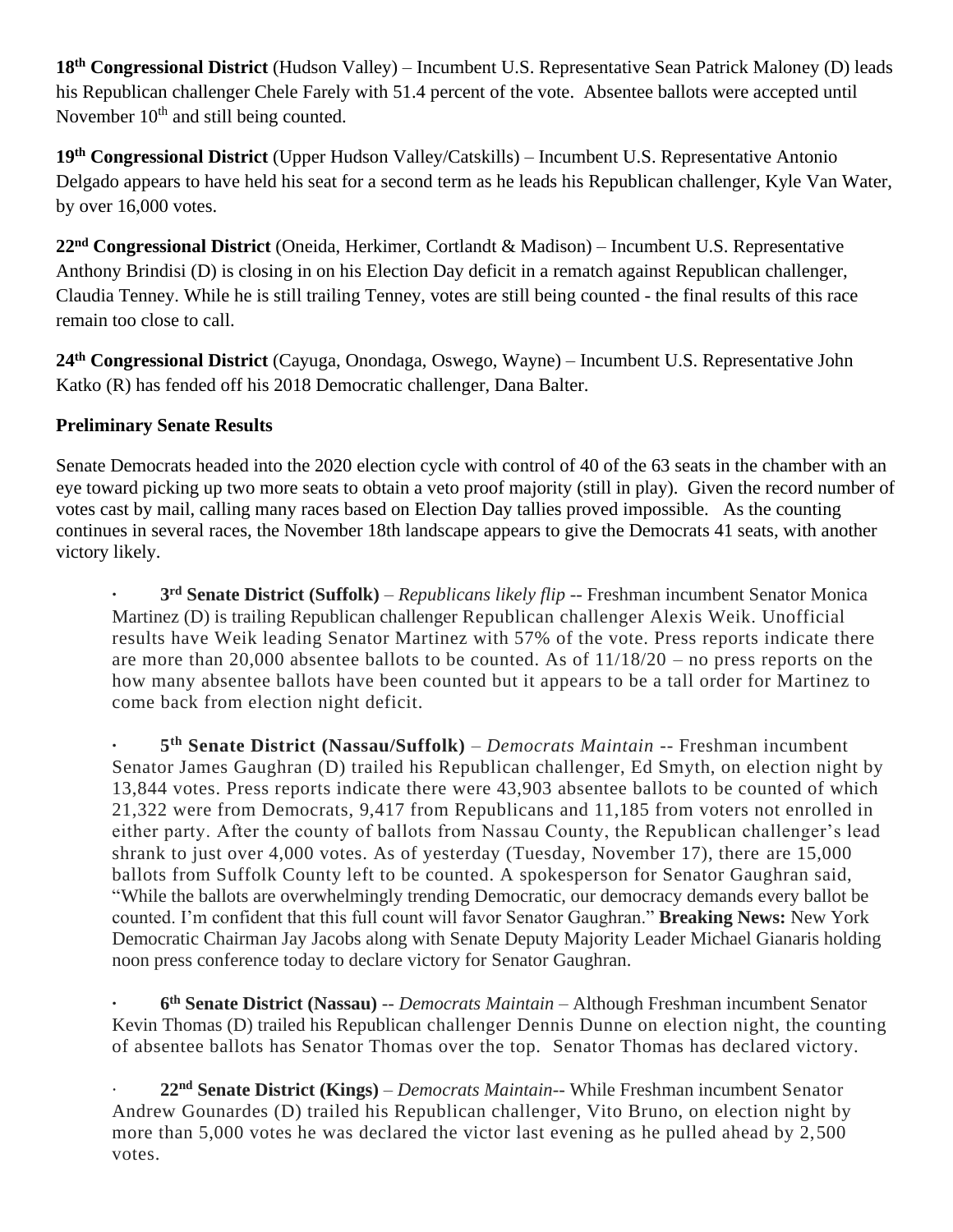· **38th Senate District (open seat; Rockland/Westchester)** – *Democrats Maintain* -- Although the Republican challenger William Weber led in the vote count on Election night, Democrat Elijah Reichlin-Melnick is on track to prevail as he leads by 1,766 votes with 19,000 ballots left to count, which come from overwhelmingly Democratic voters/districts. The expectation is Reichlin-Melnick will increase his lead.

· **40th Senate District (Westchester/Duchess)** – *No declared winner* -- Freshman incumbent Senator Pete Harckham (D) is trailing Republican Rob Astorino, former Westchester County Executive and 2014 Republican nominee for Governor, by about 7,400 votes. Press reports indicate there are 37,000 absentee ballots left to be counted in Westchester County.

**· 42nd Senate District [\(Delaware,](https://statisticalatlas.com/county/New-York/Delaware-County/Overview) [Orange,](https://statisticalatlas.com/county/New-York/Orange-County/Overview) [Sullivan,](https://statisticalatlas.com/county/New-York/Sullivan-County/Overview) [Ulster\)](https://statisticalatlas.com/county/New-York/Ulster-County/Overview)** – *No declared winner*, however, it is unlikely freshman incumbent Senator Jen Metzger (D) can overcome her deficit of 8,000 votes against Republican Mike Martucci. 20,000 absentee ballots left to be counted.

· **46th Senate District (open seat; [Albany,](https://statisticalatlas.com/county/New-York/Albany-County/Overview) [Greene,](https://statisticalatlas.com/county/New-York/Greene-County/Overview) [Montgomery,](https://statisticalatlas.com/county/New-York/Montgomery-County/Overview) [Schenectady,](https://statisticalatlas.com/county/New-York/Schenectady-County/Overview) [Ulster](https://statisticalatlas.com/county/New-York/Ulster-County/Overview)**) – *No declared winner* -- Democrat Michelle Hinchey (D) trails Republican Richard Amedure by 5,800 votes, however, with 17,000 absentee ballots left to be counted from Democratic leaning Albany and Ulster counties she is expected to perform well.

· **50th Senate District (open seat; [Cayuga,](https://statisticalatlas.com/county/New-York/Cayuga-County/Overview) [Onondaga\)](https://statisticalatlas.com/county/New-York/Onondaga-County/Overview)** – *No declared winner* – Democrat John Mannion squared off against Republican Angi Renna for this vacant seat, which has been in Republican control for decades. Republican Renna finished election night ahead by 7,000 votes, but that lead has been cut in half with the counting of absentee ballots. There are still approximately 27,000 absentee ballots left to be counted which will not be counted until after Thanksgiving due to an Onondaga County Board of Elections worker testing positive for COVID-19.

#### · **51st Senate District (open**

**seat; [Cayuga,](https://statisticalatlas.com/county/New-York/Cayuga-County/Overview) [Chenango,](https://statisticalatlas.com/county/New-York/Chenango-County/Overview) [Cortland,](https://statisticalatlas.com/county/New-York/Cortland-County/Overview) [Delaware,](https://statisticalatlas.com/county/New-York/Delaware-County/Overview) [Herkimer,](https://statisticalatlas.com/county/New-York/Herkimer-County/Overview) [Otsego,](https://statisticalatlas.com/county/New-York/Otsego-County/Overview) [Schoharie,](https://statisticalatlas.com/county/New-York/Schoharie-County/Overview) [Tompkins,](https://statisticalatlas.com/county/New-York/Tompkins-County/Overview) [Ulster\)](https://statisticalatlas.com/county/New-York/Ulster-County/Overview)** – *Republicans Maintain* – Republican Peter Oberacker, a business owner and Otesgo County Legislator, prevailed over Democrat Jim Barber for the seat held by longtime Senator James Seward who is retiring at the end of the year.

# **· 53rd Senate District [\(Madison,](https://statisticalatlas.com/county/New-York/Madison-County/Overview) [Oneida,](https://statisticalatlas.com/county/New-York/Oneida-County/Overview) [Onondaga\)](https://statisticalatlas.com/county/New-York/Onondaga-County/Overview)** – *Democrats Maintain* –

Although Freshman incumbent Senator Rachel May (D) ended election night with only 136 vote lead over her Republican challenger Sam Rogers, the counting of absentee ballots put her ahead by 11,000 votes with 5,000 ballots left to be counted as of November 12. Senator May has declared victory.

· **55th Senate District (open seat; Monroe/Ontario)** - *Republican to Democrat Flip* – Democrat Samra Brouk prevailed over her Republican challenger Christopher Missick by more than 22,000 votes. Senator-election Brouk has declared victory. This seat had been held by Senator Funke.

**· 56th Senate District (open seat; Monroe)** - *Republican to Democrat Flip* – On Election Democrat Jeremy Cooney lead his Republican challenger Michael Barry by 882 votes, however the counting of the absentee ballots put Cooney over the top. The final vote tally: Democrat Jeremy Cooney finished with 65,786 votes while Republican Michael Barry received 47,869. This seat had been held by Joe Robach since 2003.

· **60th Senate District (open seat; Erie)** – *Republican to Democrat Flip* -- Democrats have flipped this seat as Democrat Sean Ryan defeated Republican challenger Republican Joshua Mertzlufft. This seat had been held by Senator Chris Jacobs.